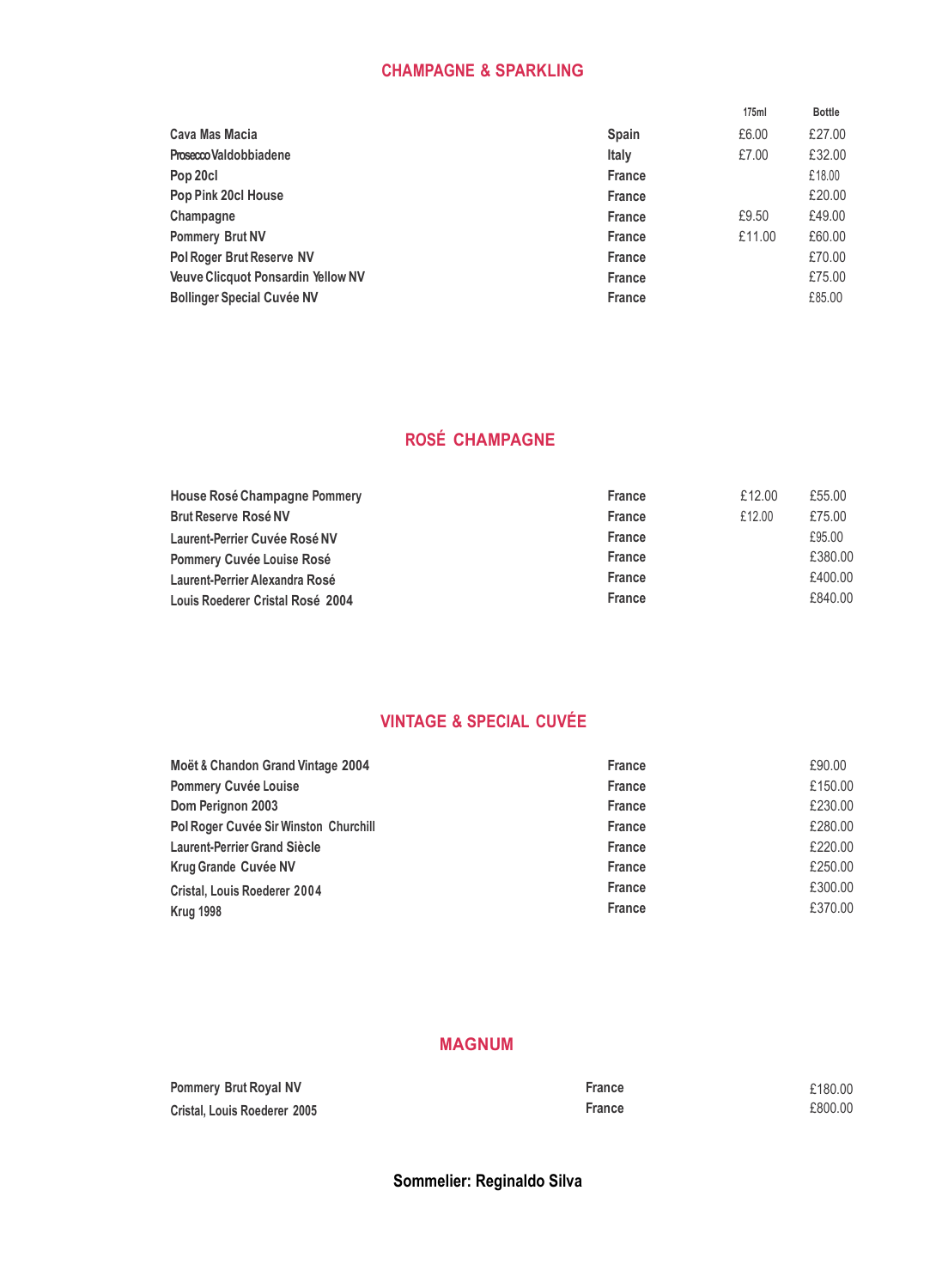# **WHITE WINE**

|                                                                                                                                                                                                                                                                 |                    | 175ml | <b>Bottle</b> |
|-----------------------------------------------------------------------------------------------------------------------------------------------------------------------------------------------------------------------------------------------------------------|--------------------|-------|---------------|
| J. Fernando Macabeo Sauvignon Blanc 2012<br>Fresh crisp clean style, balanced with generous fruit.                                                                                                                                                              | Spain              | £5.50 | £19.50        |
| Finca Valero Macabeo 2011<br>This is a fresh simple everyday drinking wine with hints of citrus, melon and<br>almond notes.                                                                                                                                     | Spain              |       | £22.00        |
| <b>Percheron Chenin Blanc-Viognier 2011</b><br>Delicious blend of these two fashionable grapes. This wine is dry and mineral but with a fruity tropical<br>pallet. This is a terrific wine to drink on its own or enjoyed with food. A truly great all rounder. | S. Africa          | £6.00 | £23.00        |
| Sauvignon Blanc, False Bay, Western Cape 2011<br>Award winning Sauvignon Blanc offering fresh aromatics with lifted ripe apple flavours<br>and a refreshing finish.                                                                                             | S. Africa          |       | £25.00        |
| La Serre Chardonnay Vin de Pays d'Oc 2012<br>Pure essence of Chardonnay, no nasty oak just tasty southern French fruit.                                                                                                                                         | <b>France</b>      | £7.00 | £26.00        |
| Fuenteseca Bobal Sauvignon Blanc 2011<br>Aromatic and fruit driven, this modern Spanish white is a real crowd pleaser. Fresh,<br>zesty and very easy drinking indeed.                                                                                           | Spain              |       | £27.00        |
| <b>Thorntree Chardonnay 2011</b><br>A well rounded and dry chardonnay.<br>This wine is crisp with lemon, lime and green apple characters with a light hint of oak.                                                                                              | S. Africa          | £6.90 | £28.00        |
| Riva Leone Gavi DOCG 2011<br>A little Italian gem, dry but easy on the palate and fabulous with fish.                                                                                                                                                           | <b>Italy</b>       |       | £30.00        |
| Viognier Vin de France 2011<br>Medium bodied, soft and round with notes of apricot, peach and pineapple.                                                                                                                                                        | <b>France</b>      |       | £33.00        |
| <b>Riff Delle Venezie Pinot Grigio 2012</b><br>A delicate but wonderfully made Pinot Grigio. Dry, refreshing with stone fruit<br>& dry apple flavor                                                                                                             | Italy              | £8.50 | £36.00        |
| Journeys End Haystack Chardonnay 2011<br>Intensly focused flavours showing tropical fruits nad mineral tones. Long<br>and excellent fuit/oak integration.                                                                                                       | S. Africa          |       | £38.00        |
| Castello Banfi San Angelo, Pinot Grigio 2011<br>Full bodied, and crisp. A wine with green apple, lemon peel, and toasted<br>aromas. Has evident depth and complexity. Medium long aftertaste.                                                                   | Italy              |       | £39.00        |
| <b>Wither Hills Rarangi Sauvignon Blanc 2011</b><br>It is an example of how a microclimate of soil and sun, and the interaction with man can create a wine of<br>classically ripe herbal, gooseberry, and citrus aromatics.                                     | <b>New Zealand</b> |       | £41.00        |
| Hahn Chardonnay, Monterey 2010<br>Ripe and full-bodied with fresh nectarine and peach characters, a touch of citrus and vanilla. Smooth<br>and creamy.                                                                                                          | U.S.A              |       | £43.00        |
| <b>Primrose Hill Bacchus 2010</b><br>Proof that there's some great wine coming out of England. This is a classy,<br>sauvignon style white crying out for a nice piece of fish.                                                                                  | England            |       | £44.00        |
| Santa Babera, Byron Vineyards, Chardonnay 2009<br>Elegant, first class Chardonnay from world-famous vineyards of the Santa Barbara region. The<br>Byron wine company is famously mentioned in the cult film Sideways'.                                          | U.S.A              |       | £45.00        |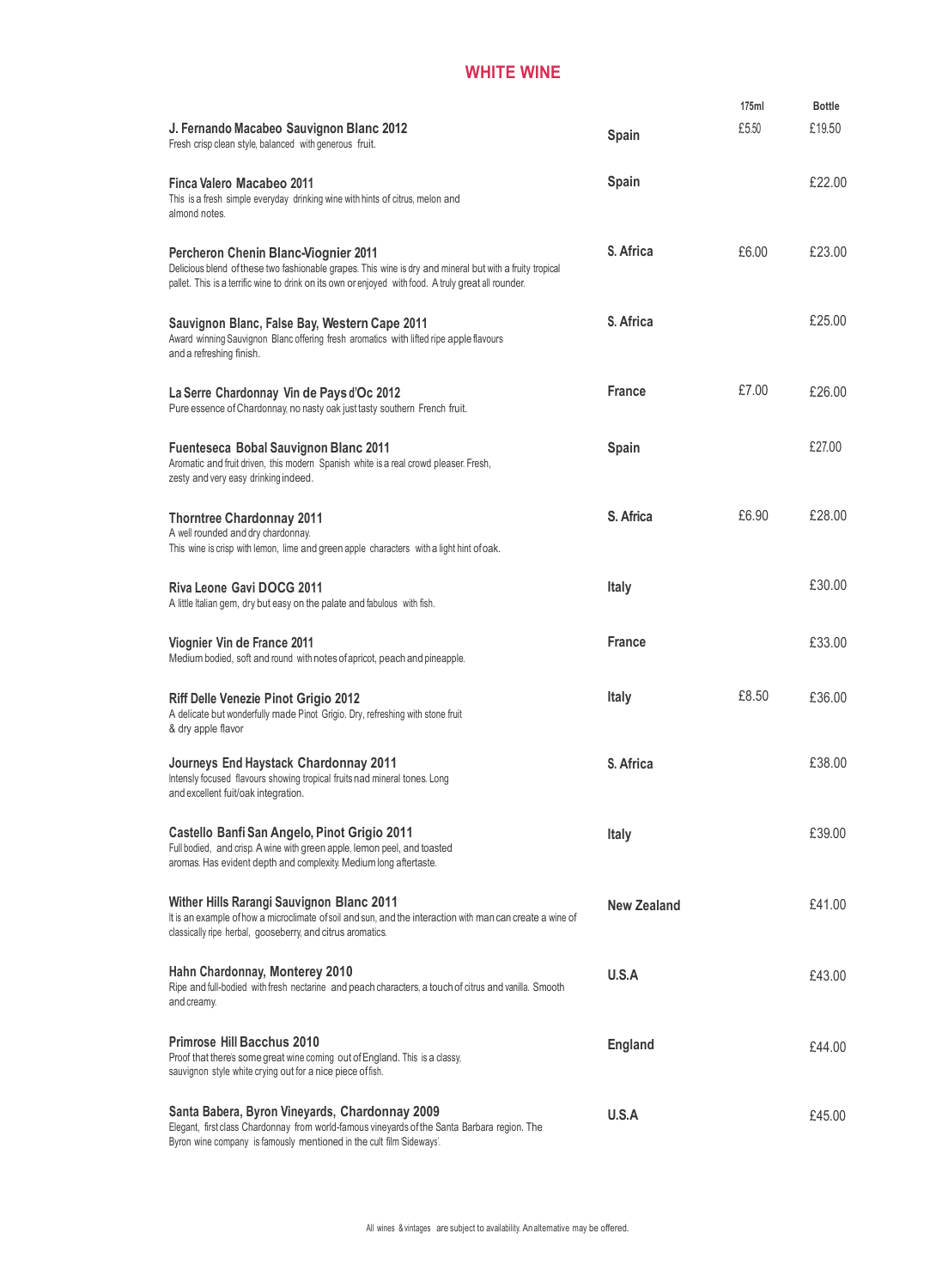# **WHITE WINES**

|                                                                                                                                                                                                                                                                                                                                                                               |                  | <b>Bottle</b> |
|-------------------------------------------------------------------------------------------------------------------------------------------------------------------------------------------------------------------------------------------------------------------------------------------------------------------------------------------------------------------------------|------------------|---------------|
| <b>Sancerre Blanc Le Pierrier Domaine Thomas 2011</b><br>It's classy stuff! Ice cool flinty made from top notch purest fruit and it's delicious and versatile as either an<br>aperitif or with all sorts of food.                                                                                                                                                             | <b>France</b>    | £47.00        |
| <b>Chablis Terroirs de Chablis Patrick Piuze 2011</b><br>Patrick Piuze is quite a character and so is this really tasty, complex little beauty.                                                                                                                                                                                                                               | <b>France</b>    | £48.00        |
| Some Young Punks 'Monsters Monsters Attack!' Riesling 2011<br>Outstanding off-dry Riesling from arguably Australia's 'coolest' wine-makers, Some Young Punks. This is<br>packed full of ripe fruit flavours, limes, melon and apple. Unctuous and extremely drinkable with the most<br>unforgettable label you will ever see!                                                 | <b>Australia</b> | £50.00        |
| Vietti Roero Arneis 2011<br>Arneis is only grown around Alba in Italy's white truffle country. Really ethereal thought provoking<br>wine, delicate yet powerful with a beguiling complexity.                                                                                                                                                                                  | <b>Italy</b>     | £53.00        |
| Morgan Monterey Metallico Unoaked Chardonnay 2010<br>Ripe fruit flavours of tangerine, nectarine, banana and pink grapefruit. Crisp, food-friendly acidity keeps this<br>special wine refreshing and bright. A perfect match for shellfish, Asian-Fusion cuisine, or any spicy dishes.                                                                                        | U.S.A            | £57.00        |
| <b>Charming Gruner Veltliner Laurenz V 2010</b><br>Austria's secret little wine, sounds a bit of a mouthful which is why the pioneering Lens Moser called it<br>simply 'Charming". It's so versatile you can match it with almost any food. Chablis 1er Cru Côte de Lechet<br>Domaine Jean Defaix Absolutely Iuscious Chablis made by the dedicated and inspirational family. | Austria          | £58.00        |
| Chablis 1er Cru Côte de Lechet Domaine Jean Defaix 2010<br>Absolutely luscious Chablis made by the dedicated and inspirational family.                                                                                                                                                                                                                                        | <b>France</b>    | £65.00        |
| Pouilly-Fuissé La Croix Domaine Robert-Denogent 2010<br>The king of Pouilly Fuissé, Robert's wines are surely made for the gods. Poise,<br>elegance and an absolute joy to drink.                                                                                                                                                                                             | <b>France</b>    | £70.00        |
| Morgan Double L Vineyard Organic Chardonnay 2010<br>Today this vineyard is one of the most famed winegrowing properties in California.<br>Crème Brûlée, grapefruit and hazelnut aromas are given character by the sweet spice of lightly toasted<br>oak.                                                                                                                      | U.S.A            | £80.00        |
| <b>Chassagne-Montrachet Les Chaumes Domaine Roux 2010</b><br>This Chassagne-Montrachet is feminine, but not in a girlish sense! It is sophisticated with flavours of ripe<br>yellow and green fruits, hazelnut and a delicate floral aroma.                                                                                                                                   | <b>France</b>    | £90.00        |
| Puligny-Montrachet Les Enseignères Domaine Roux 2010<br>A dynamic and forward thinking producer, reflected in this modern but classically inspired wine Elegant oak-<br>cask aged Chardonnay with rich flavours of ripe apple, lemon and tropical fruits with a hint of vanilla.                                                                                              | <b>France</b>    | £110.00       |
| Chablis Grand Cru Blanchots Vieilles Vignes Patrick Piuze 2010<br>A beautifully delicate bouquet of lime flowers and freshly mown hay. An intense powerful, yet fresh and<br>mouth filling wine, with real steel running through it                                                                                                                                           | <b>France</b>    | £120.00       |
| Meursault 1er Cru Genevrières Domaine Latour-Giraud 2009<br>From one of the stars of Meursault, quietly producing wines of great depth, finesse and character this is an<br>absolute classic, big, nutty and rich wine.                                                                                                                                                       | <b>France</b>    | £130.00       |
| Château De Beaucastel Blanc, Chateauneuf-du-Pape 2008<br>As usual the white is made from 80% Roussanne and confidently exudes classic notes of blossom and<br>quince on the nose and pear-skin, Mirabelle plums and honey on the palate. Silky, soft yet refreshing, this is<br>a classic example of white Châteauneuf.                                                       | <b>France</b>    | £140.00       |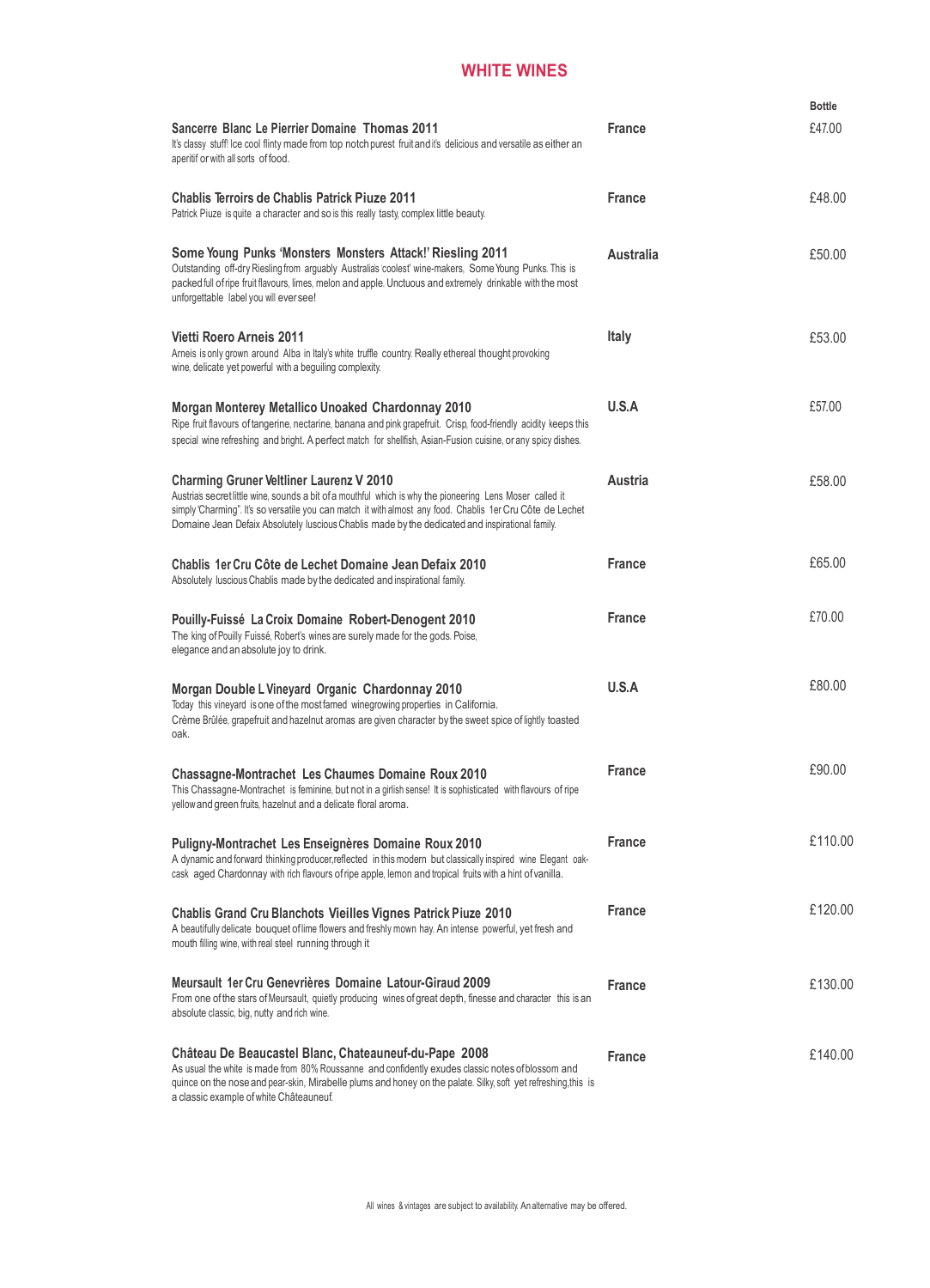### **WHITE WINES**

|                                                                                                                                                                                                                                                                                                                                                                                                                                                            |                  | <b>Bottle</b> |
|------------------------------------------------------------------------------------------------------------------------------------------------------------------------------------------------------------------------------------------------------------------------------------------------------------------------------------------------------------------------------------------------------------------------------------------------------------|------------------|---------------|
| Chardonnay, Giaconda Vineyards, Victoria, 2008<br>"This 2008 Chardonnay has incredibly intense aromas of peach blossom, golden delicious<br>apple, pineapple, meal, struck match, ginger shortbread, fennel seed and white pepper going<br>into some pleasantly funky aromas with some air. The medium to full-bod- ied palate is crisp,<br>very tight and very concentrated with a very long finish giving some minerality. 97 Points, Wine<br>Advocate." | <b>Australia</b> | £150.00       |
| Corton Charlemagne, Grand Cru 2008,<br>Domaine Patrick Javillier, Burgundy<br>Beautiful, pure, fresh and delightful, with superb balance right from the start. This has a terrific<br>depth of fruit, a sense of grace and harmony with a lovely mineral finish.                                                                                                                                                                                           | <b>France</b>    | £200.00       |
| Batard Montrachet, Grand Cru, Domaine Henri Boillot 2006<br>This Bâtard-Montrachet Grand Cru was the last vineyard to be picked by Henri Boillot<br>in 2006, and this shows in the wines luxuriant style with its deliciously weighty palate and heady<br>mix of ripe pears. Rich, heavenly and decadent aromas waft from the glass like dry ice in a Lloyd<br>Webber musical. The palate has majestic girth and a stunning, long finish. Intoxicating!    | <b>France</b>    | £300.00       |
| Le Montrachet, Gran Cru 2000, Domaine<br>des Comtes Lafon, Burgundy<br>Exquisite and harmonious stone-fruit nose, with fine oak. Very concentrated, a touch<br>austere, packed with extract. Still very youthful, with a sensationally long, chewy finish.<br>Impeccable. This is a big Montrachet, even by the imposing standards that Montrachet<br>typically brings to bear.                                                                            | <b>France</b>    | £1,000        |

# **ROSÉ WINES**

| Finca Valero Rosado 2011<br>From Carinena in North East Spain come this refreshing rosado with aromas of<br>cherries and strawberries. Clean, crisp and refreshing.                                                                                                                         | Spain         | 175ml<br>£5.50 | <b>Bottle</b><br>£21.00 |
|---------------------------------------------------------------------------------------------------------------------------------------------------------------------------------------------------------------------------------------------------------------------------------------------|---------------|----------------|-------------------------|
| Ancora Monferrato Chiaretto Rosato 2011<br>Bright strawberry pink from Northern Italy. Delicately aromatic with fresh berry and<br>citrus fruit characters. Light and crisp on the palate with ripe fruit balanced by tangy<br>fresh acidity.                                               | <b>Italy</b>  |                | £23.00                  |
| Château d'Astros Rosé Côte de Provence 2011<br>Current chief at D'Astros, Bernard Maurel, is the 7th generation of his family<br>to live at the Château and makes typically Provencal wines: pale and refreshing with cool,<br>subtle red fruit flavours.                                   | <b>France</b> | £7.40          | £39.00                  |
| <b>Chapel Down English Rosé 2011</b><br>Light and summery, full of juicy berry flavours and refreshingly dry.                                                                                                                                                                               | England       | £7.90          | £39.00                  |
| Château d'Esclans Whispering Angel Côte de Provence Rosé 2011<br>World famous and truly magnificent the rosé of Kings (and Queens).<br>Freshness in abundance on the nose, a little creaminess to the fruit aromas, although<br>there are more complex notes of angelica and liquorice too. | <b>France</b> |                | £38.00                  |
| Hush Heath Estate Nannette's English Rosé 2010<br>Named after English actress Nanette Newman. It's a blend of the classic<br>Champagne varieties; dry and crisp with hints of strawberry and hay. The<br>finish is lingering, vinous and evocative.                                         | England       |                | £42.00                  |
| Château d'Esclans Garrus Côte de Provence Rosé2010<br>This is such an elegant rosé that is more similar to a white Burgundy. One<br>of the most stylish, elegant roses the wine world has to offer.                                                                                         | <b>France</b> |                | £110.00                 |

.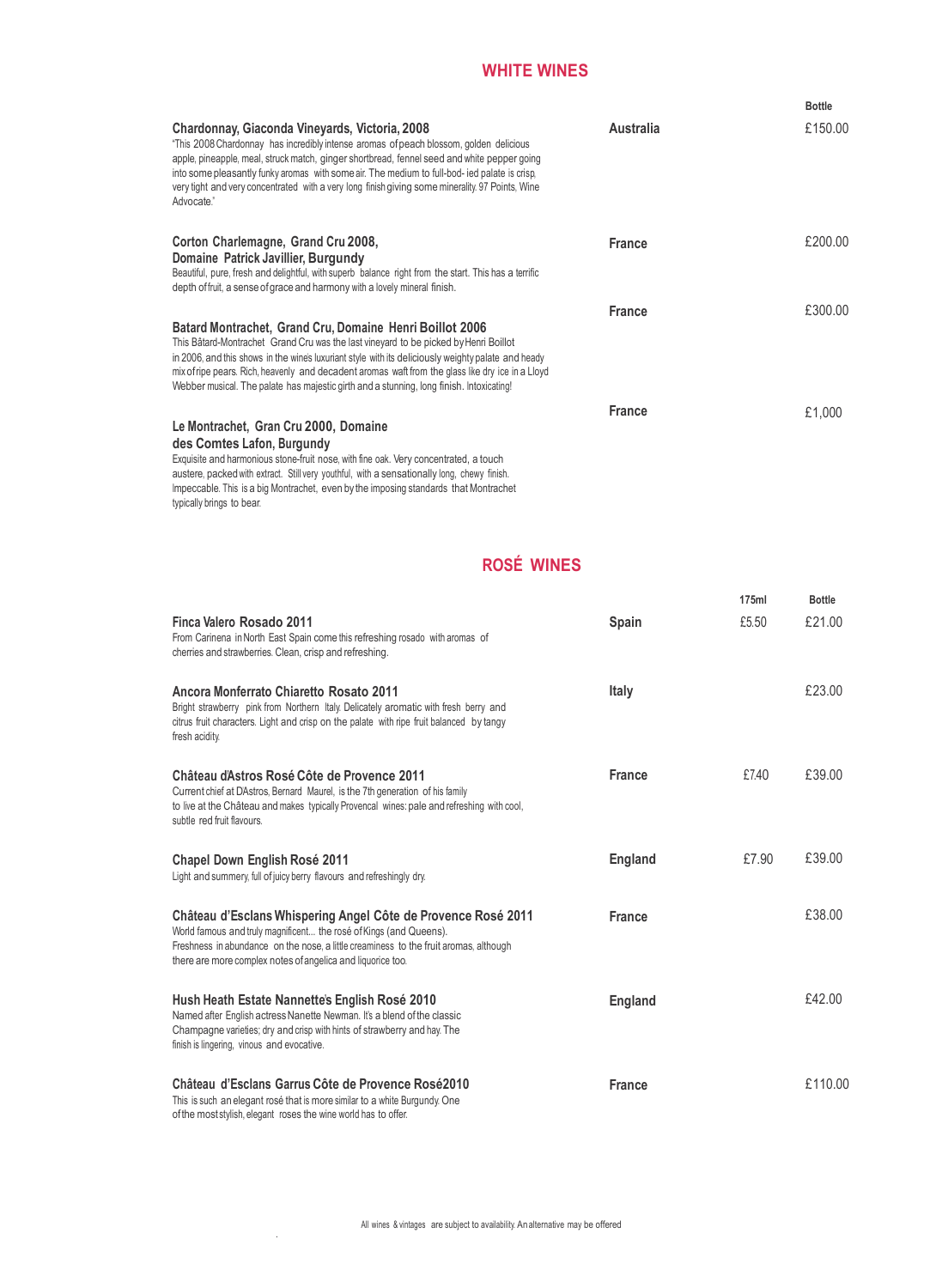#### **RED WINES**

| <b>Ponte Emiliano Sangiovese 2011</b><br>Dry crisp with cherry and raspberry fruit flavor, with ripe tannins and a wave of refreshing.                                                                                                                                                                                                  | Italy            | 175ml<br>£5.50 | Bottle<br>£19.50 |
|-----------------------------------------------------------------------------------------------------------------------------------------------------------------------------------------------------------------------------------------------------------------------------------------------------------------------------------------|------------------|----------------|------------------|
| J. Fernando Macabeo - Cabernet/Tempranillo 2012<br>Groundbreaking red from La Mancha. They manage to keep their reds fresh by harvesting in the cool of<br>night and very quickly. Beautifully balanced and structures.                                                                                                                 | Spain            |                | £20.00           |
| La Croix Carignan/Merlot IGP de l'Herault 2011<br>Carignan is the most interesting red grape in the Languedoc when farmed correctly. This is from relatively<br>low yielding fruit and has the characteristic, hedgerow fruit, garrigue and racy acidity. The Merlot adds some<br>plumpness on the mid-palate and a sweet fruit finish. | <b>France</b>    | £6.00          | £23.00           |
| <b>Burlesque Zinfandel, Lodi California 2011</b><br>A full bodied Zinfandel, packed with damson fruit flavours with a twist of black pepper. Wonderfully<br>balanced, ripe, and velvety smooth.                                                                                                                                         | U.S.A            | £7.00          | £25.00           |
| Berry Bros & Rudd's Good Ordinary Claret 2010<br>2009 was a great vintage across the board in Bordeaux. This wine is juicy, succulent and quite frankly<br>the best vintage Berry Bros have had to date.                                                                                                                                | <b>France</b>    | £800           | £28.50           |
| Lagrimes de Garnacha 2010<br>Aromas of fresh redcurrant, cherry and raspberry with bursting jammy fruit and a touch of vanilla on the<br>palate.                                                                                                                                                                                        | Spain            |                | £28.00           |
| Tour de Monestier Bergerac 2011<br>Bergerac produces some of the best value wines in France, and this is a fine example. Offers<br>much of the complexity with an added drinkability and suppleness.                                                                                                                                    | <b>France</b>    |                | £30.00           |
| Pasion de Bobal 2010<br>An impressive, rich spicy red - approachable with lush, ripe fruit and toasty oak balanced by fresh acidity<br>and rounded tannins.                                                                                                                                                                             | Spain            |                | £32.00           |
| La Puerta Alta, Malbec 2010<br>Ripe and full-bodied, soft and luscious with blackberry and currant fruit, figs, prunes and spice, soft and<br>rich.                                                                                                                                                                                     | Argentina        | £9.00          | £34.50           |
| Cycles Gladiator, Merlot California 2010<br>Ripe, succulent and juicy red with stacks of black cherry fruit and hints of vanilla.                                                                                                                                                                                                       | U.S.A            |                | £37.00           |
| Some Young Punks 'Passion Has Red Lips' Cabernet Shiraz 2011<br>A rich mouthful of sensuously structured McLaren Cabernet and Clare Shiraz, Passion is a beautifully<br>lush, alluring blend replete with lifted, generous fruit, an exotic bouquet and a black, black heart!                                                           | <b>Australia</b> |                | £39.00           |
| <b>Byron Santa Barbara County Pinot Noir 2011</b><br>Aromas of dark cherry and plum, accented by hints of rose petal, spice and smoke. On the palate, dark<br>cherry and plum. The Byron wine company is famously mentioned in the cult film Sideways'.                                                                                 | U.S.A            |                | £43.00           |
| Journeys End Single Vineyard Shiraz 2007<br>A bolshy Shiraz full of chocolate and pepper. Ripe raspberry aromas with peppery spice and a hint of<br>chocolate on the nose. The palate is big fresh and full of life with a long finish.                                                                                                 | S. Africa        |                | £49.00           |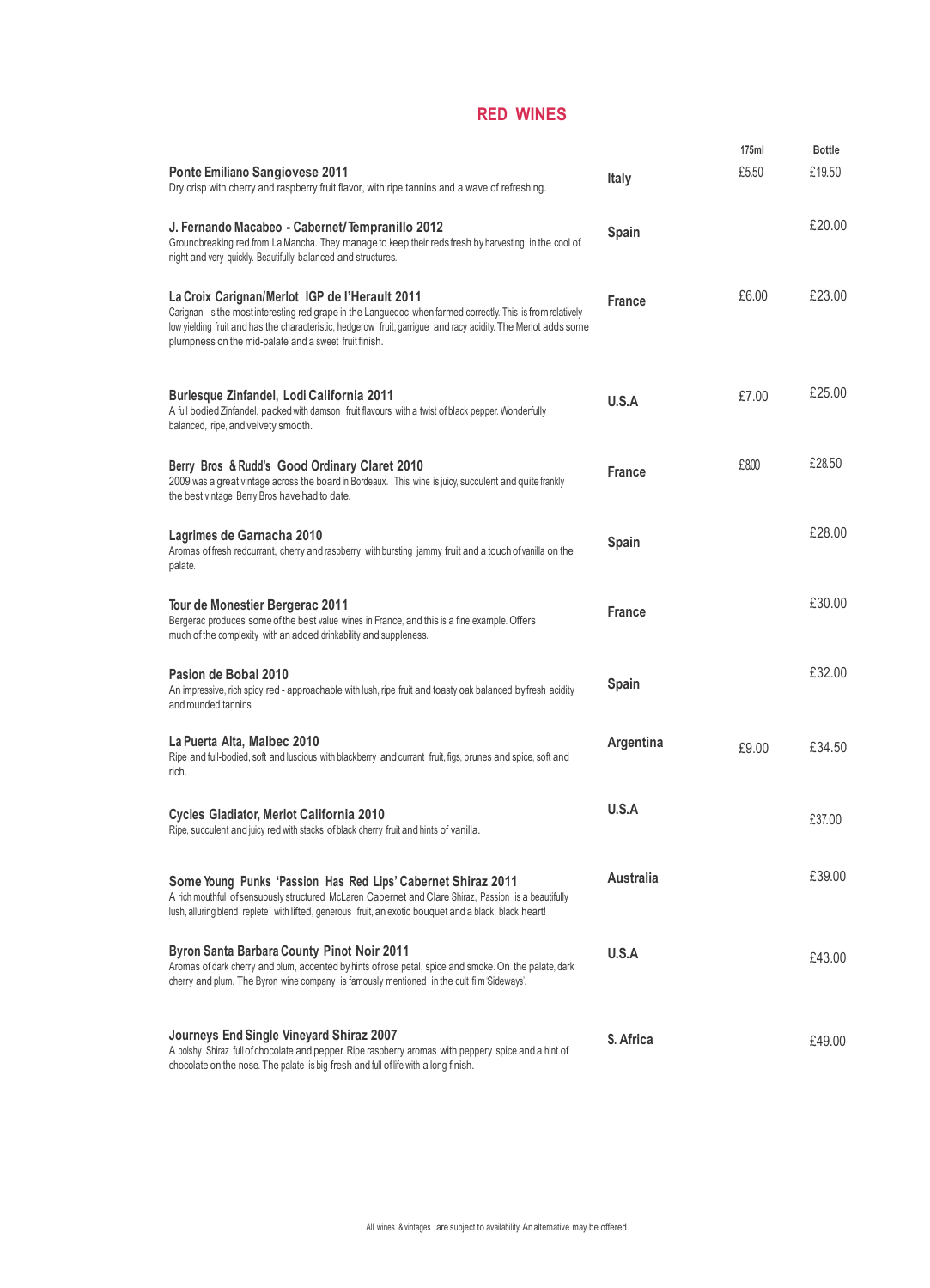### **RED WINES**

| Côte de Beaune Villages Roches Blanches Domaine de Valliere 2009<br>Well balanced with abundant red fruits, nuances of cherry stone and hints of menthol creating                                                                                                                             | <b>France</b> | <b>Bottle</b><br>£47.00 |
|-----------------------------------------------------------------------------------------------------------------------------------------------------------------------------------------------------------------------------------------------------------------------------------------------|---------------|-------------------------|
| a good length on the palate.<br>Huia Pinot Noir 2010<br>Huia has quickly gone on to become synonymous with quality. Intense berry and cherry aromas. On the<br>palate these characters blend with the smokey, spicy oak.                                                                      | N. Zealand    | £50.00                  |
| Dinastia Vivanco Rioja Reserva 2005<br>Mature black and red fruit with some balsamic and eucalyptus notes. This wine has intensity and balance,<br>soft, round tannins, and a long finish with hints of toast and liquorice.                                                                  | <b>Spain</b>  | £53.00                  |
| Château Lamartre St-Emilion Grand Cru Classe 2010<br>Classic St Emillion, the Merlot softens the wine making it an easy drinking beast offering sweet, juicy<br>tannins with spicy cinnamon, cedar oak, ripe blackberry, damson and black cherry fruit.                                       | <b>France</b> | £57.00                  |
| First Press Napa Valley Cabernet Sauvignon 2009<br>Firm structure and rich layers in perfect balance. This wine offers aromas of blackberries, cassis and<br>mocha with the distinctive flavours of black cherries, fig and dark chocolate.                                                   | U.S.A         | £58.00                  |
| <b>Morgon Marcel Lapierre 2011</b><br>Bursting with cherry, liquorice & violet, this is an extremely fresh and exciting Morgon style, and without a<br>doubt one of the best in the region.                                                                                                   | <b>France</b> | £60.00                  |
| Vietti Perbacco Nebbiolo Langhe2009<br>A little masterpiece from Vietti. All the flavour of Barolo minus the price tag and impenetrable young<br>tannin. Masterful match with red meat and game.                                                                                              | Italy         | £63.00                  |
| Herencia Remondo Palacios Montesa Rioja 2009<br>This blend of 55% Tempranillo, 35% Garnacha and 10% Mazuelo is aged in French oak for 14 months. A<br>wonderfully rich and generous wine, with notes of hedgerow, blackberries, vanilla and spice.                                            | Spain         | £65.00                  |
| Smith & Hook, Cabernet Sauvignon, California 2009<br>Central coast California. Deep and brooding red with lashings of blackcurrant fruit, spicy new oak, rich full-<br>bodied and smooth.                                                                                                     | U.S.A         | £70.00                  |
| Châteauneuf-du-Pape Domaine Grand Veneur 2009<br>"Well-made, rich and fruity with a sweet finish. As a matter of fact, this almost seems like a very clean<br>version of an equally young Beaucastel."                                                                                        | <b>France</b> | £75.00                  |
| Catena Alta Malbec 2009<br>Made from high altitude fruit hence the name Alta. A full-bodied Malbec with rich cassis and<br>blackcurrant fruit flavours with hints of chocolate, vanilla and black pepper                                                                                      | Argentina     | £77.00                  |
| Castello Banfi Brunello di Montalcino 2007<br>The most aristocratic combination of Montalcino tradition with winemaking modernity. Complex with sweet<br>but delicate notes of jam, well integrated plum and dark cherry as well as some attrac-tive liquorice, tobacco<br>and leather notes. | Italy         | £80.00                  |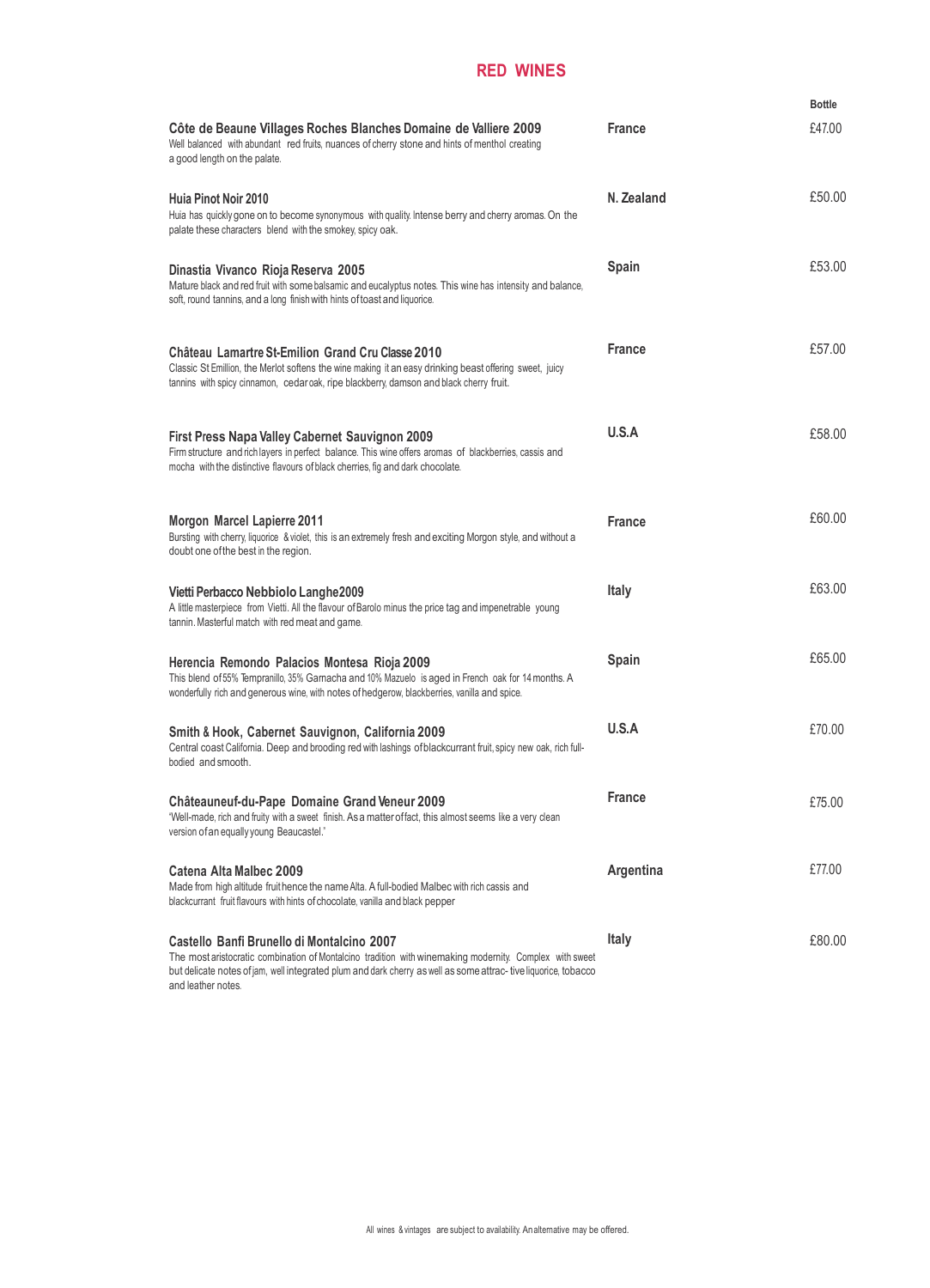### **RED WINES**

|                                                                                                                                                                                                                                                                                                                                                                                                       |                  | <b>Bottle</b> |
|-------------------------------------------------------------------------------------------------------------------------------------------------------------------------------------------------------------------------------------------------------------------------------------------------------------------------------------------------------------------------------------------------------|------------------|---------------|
| Les Tourelles de Longueville, Pauillac 2007<br>A deep, purple colour with an enticing nose of strawberry, blackcurrant and fresh roses. Silky<br>tannins give a more 'ready-to-drink' style, packed with toasty vanilla notes and an unmistakable<br>elegance.                                                                                                                                        | <b>France</b>    | £85.00        |
| Marchand & Burch Pinot Noir Mount Barrow 2009<br>Bright cherry and red fruits are supported by a warm complexity, silky texture and finely layered tannins.                                                                                                                                                                                                                                           | <b>Australia</b> | £95.00        |
| Château Batailley, Grand Cru Classe, Pauillac, Bordeaux 2000<br>A fine blackberry and raspberry nose with good definition and fruit concentration. The palate is very pure<br>with good delineation and acidity, great harmony and cohesion with a solid mass of fruit at its heart.<br>Blackberry, cassis, wild hedgerow with a touch of blueberry towards the finish.                               | <b>France</b>    | £100.00       |
| Finca Dofi, Alvaro Palacios, Priorat 2008<br>Composed of 60% Garnacha with the balance Cabernet Sauvignon, Syrah, and Merlot aged in<br>100% new French oak. Aromas of sandalwood, Asian spices, incense, and black cherry lead to a forward,<br>sexy offering with plenty of spice and floral notes.                                                                                                 | Spain            | £120.00       |
| Monte Bello, Ridge Vineyards, Santa Cruz, California 2007<br>A retaste of the flagship wine, the 2007 Monte Bello reveals a dense ruby/purple wine with a floral, blueberry<br>and earthy cassis nose and elegant mid-weight flavors with impressive purity and classicism.                                                                                                                           | U.S.A            | £160.00       |
| Château Montrose, St Estèphe, Bordeaux 1995<br>Excellent red-ruby color. Plum, currant, animal fur, smoked game, roasted nuts and graphite on the nose, plus<br>a note of toffee. Firm acidity gives the wine superb delineation and grip.                                                                                                                                                            | <b>France</b>    | £200.00       |
| Vega-Sicilia Unico, Ribera del Duero 2000<br>The rich crimson colour leads to a rich and spicy palate with generous black fruit, clove and pepper spice<br>and a rich almost savoury finish. Javier and Pablo compare it to 1996, 1994, 1986 and 1970,<br>all of which are drinking beautifully now in various stages of their evolution. An elegant and very successful<br>vintage.                  | Spain            | £350.00       |
| Château Haut Brion, Pessac-Leogan, Bordeaux 1982<br>Superb weather conditions produced a great wine form a very large crop. The colour is still deep and<br>youthful and the nose is almost baked or grilled as a consequence of the intense heat at vintage time. It is<br>sweet and supple on the palate with fabulously ripe tannins, which will keep the wine for another foranother<br>20 years. | <b>France</b>    | £1,000        |

# **MAGNUMS RED**

| Journeys End Single Vineyard Cabernet Sauvignon 2006<br>Young and fresh with no shortage of plum, cassis and mint on the nose. Juicy and bright on the palate,<br>the blackcurrant fruit is matched with spicy oak and ripe tannins.                               | S. Africa     | <b>Bottle</b><br>£80.00 |
|--------------------------------------------------------------------------------------------------------------------------------------------------------------------------------------------------------------------------------------------------------------------|---------------|-------------------------|
| St Cosme Côtes du Rhône 2011<br>An opaque purple black with a rich nose of cherry, leather and wet rusted metal, it is lip-smacking good; full<br>of chocolate, cherry, metal/mineral notes with medium to full body and a lovely finish.<br>A real crowd pleaser. | <b>France</b> | £85.00                  |
| Dinastia Vivanco Rioja Reserva 2005<br>Mature black and red fruit with some balsamic and eucalyptus notes. This wine has intensity and balance,                                                                                                                    | <b>Spain</b>  | £100.00                 |